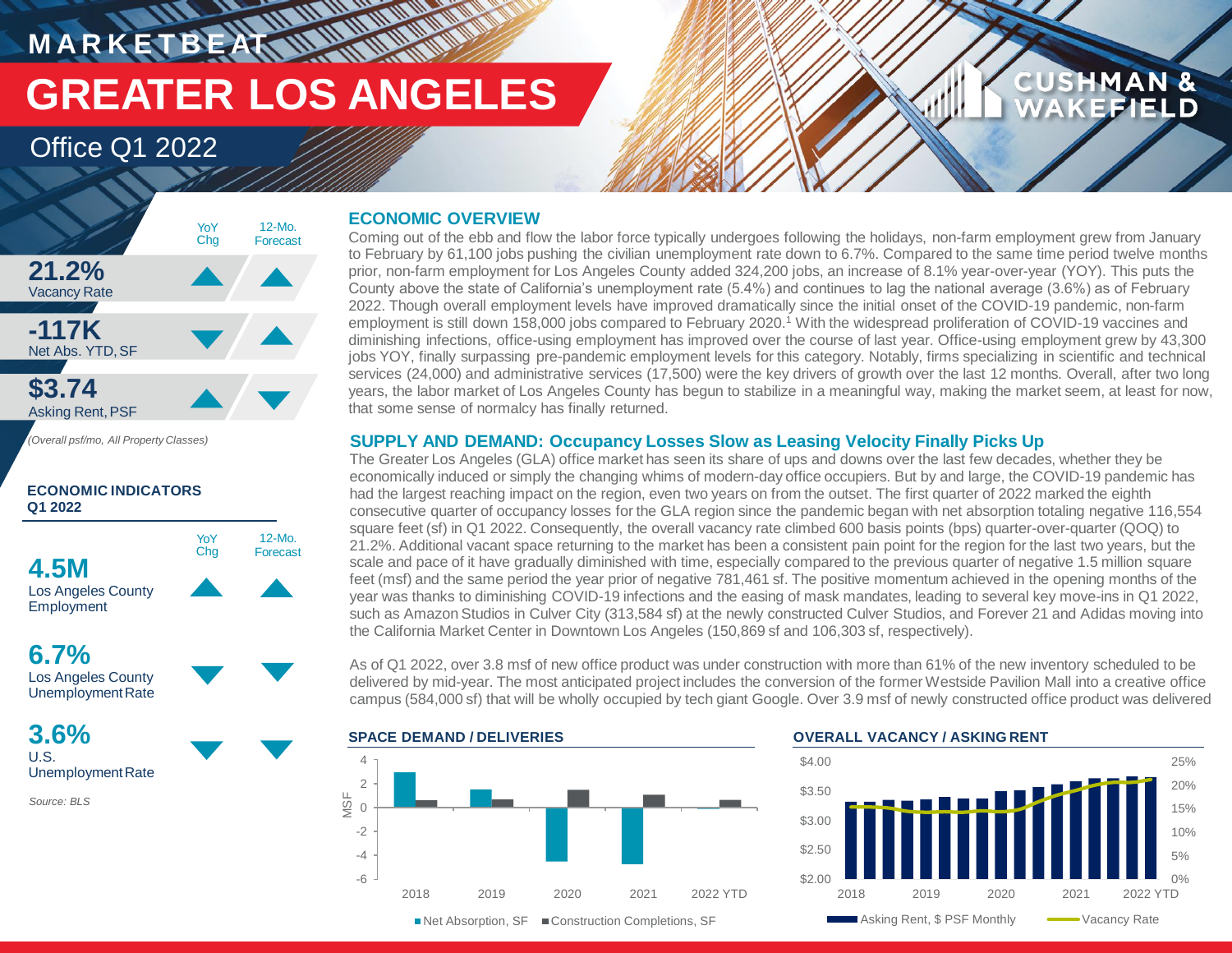## **MARKETBEAT IN WAITING** GREATER LOS ANGELES Office Q1 2022

in Q1 2022, including the previously mentioned Culver Studios and CalMart, and Brick and Machine in Culver City (82,553 sf) which was fully pre-leased by Apple. The velocity of leasing activity was muted since the beginning of the pandemic, due in large part to many occupiers pressing pause on major moves or expansions, while remote work became the norm. Q1 2022 marked a major reversal in recent leasing trends with an astonishing 3.2 msf of new deals signed. To put this into perspective, this is the first time since 2020 in which GLA leasing activity in Q1 surpassed more than 2.0 msf. Leasing activity increased by 1.3 msf (up 74%) QOQ and climbed further by 1.5 msf YOY (up 84%). Technology and media companies have long been the two greatest drivers of activity in the GLA region, and Q1 2022 proved to be no different. The largest lease signed during this period was by influential film and sports industry talent firm, Creative Arts Agency (CAA), signing a new lease for an estimated 400,000 sf in Century City. This massive deal was signed not long after the company recommitted to its current space in Century City (290,000 sf) last year, bringing the talent firm's overall footprint to nearly 600,000 sf of office space. Lionsgate, the prominent movie studio, renewed its lease in Santa Monica (192,584 sf) as demand for new content continues to heat up, while apparel companies Forever 21 (150,869 sf) and Nike (93,155 sf) leased space in Downtown LA's Fashion District and Playa Vista, respectively. The West Los Angeles market, colloquially known as "Silicon Beach", was the biggest draw among office occupiers in Q1 2022, securing 1.4 msf or 43% of the region's leasing activity. Rumblings of remote work fully supplanting the need for in-person work environments seemed to have been overly pessimistic as the recent activity demonstrates that a need and desire among occupiers for physical working space still exists in abundance.

#### **PRICING: Asking Rents Are Still High, But the Climb Is Slowing**

Though demand for office space shifted dramatically throughout the course of the last two years, asking lease rates continued to climb with each passing quarter. But as of Q1 2022, the average asking lease rate for GLA was mostly unchanged QOQ, dropping by only \$0.01 to \$3.74 per square foot (psf) on a monthly full-service basis for the region. This marks the first time since the beginning of the pandemic in which rates have fallen, though they are still 2.3% higher than the same period the year prior and 6.6% higher than in Q1 2020. Similarly, rates for Class A product dipped QOQ as well by \$0.05 to \$4.00 psf. Regardless, rates for Class A continue to be exceptionally high due mostly to the amenities and concessions offered and the desire for creative office and high-tech campus settings among top tech and media firms. The average asking rate at \$5.09 psf was the highest in the West Los Angeles market in Q1 2022, with Class A averaging \$5.32 psf.

#### **OUTLOOK**

- Return to the office is closer than ever: office usage has increased dramatically since the start of the new year thanks to COVID-19 infections dropping and more citizens getting the vaccine. Office occupancy in the Los Angeles metro is estimated to be 41%, the highest level achieved since the beginning of the pandemic.<sup>2</sup>
- Economic recovery: after the initial economic shock brought on by the pandemic, joblessness has decreased with each passing month and is slowly approaching prepandemic levels. Though there is still a ways to go for overall employment in LA County, office-using employment at least has, as of February 2022, exceeded prepandemic totals.
- Flight to quality: occupiers have historically leveraged post-recession periods to upgrade their space and lock in attractive rates, concessions and lease terms over a long period. This focus on high-quality assets and new construction has taken place throughout 2022.
- Market trajectory: vacancy will likely continue to climb through the first half of the year but the pace of it is likely to drop off significantly compared to the last two years. As occupiers become more comfortable with their employees returning to the office, expect leasing activity to grow throughout the course of the year. Several key tenants due to move-in are poised to either offset significant move-outs or help to finally fuel some occupancy gains in the coming months.

#### **DIRECT VS. SUBLEASE SPACE AVAILABLE COMPARISON**

**CUSHMAN &** 



#### **SUBMARKET ASKING RENT**

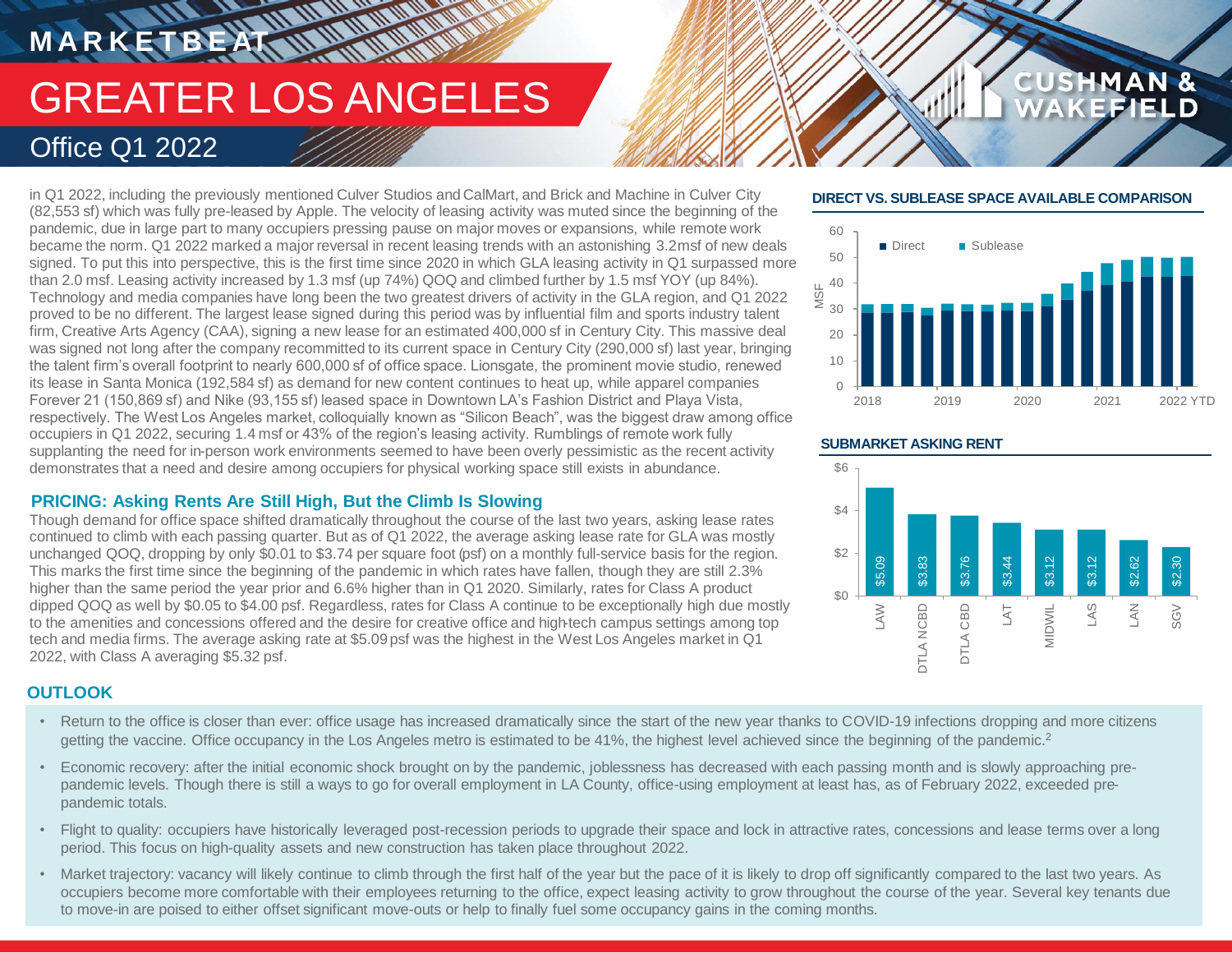## GREATER LOS ANGELES

### 1AN &<br>FIELD **CUSHM**

### Office Q1 2022

**M A R K E T B E AT**

#### **MARKET STATISTICS**

| <b>SUBMARKET</b>    | <b>INVENTORY</b><br>(SF) | <b>SUBLET VACANT</b><br>(SF) | <b>DIRECT VACANT</b><br>(SF) | <b>OVERALL</b><br><b>VACANCY</b><br><b>RATE</b> | <b>CURRENT QTR.</b><br><b>OVERALL NET</b><br><b>ABSORPTION (SF)</b> | <b>YTD OVERALL NET</b><br><b>ABSORPTION (SF)</b> | <b>YTD LEASING</b><br><b>ACTIVITY (SF)**</b> | <b>UNDER</b><br><b>CONSTRUCTION</b><br>$(SF)$ ** | <b>OVERALL</b><br><b>ASKING RENT</b><br>(ALL CLASSES)* | <b>OVERALL</b><br><b>ASKING RENT</b><br>(CLASS A)* |
|---------------------|--------------------------|------------------------------|------------------------------|-------------------------------------------------|---------------------------------------------------------------------|--------------------------------------------------|----------------------------------------------|--------------------------------------------------|--------------------------------------------------------|----------------------------------------------------|
| LA Downtown CBD     | 27,750,804               | 289,819                      | 6,403,169                    | 24.1%                                           | $-384,837$                                                          | $-384,837$                                       | 238,436                                      | 0                                                | \$3.76                                                 | \$3.88                                             |
| LA Downtown Non-CBD | 12,689,159               | 287,476                      | 4,310,266                    | 36.2%                                           | 151,581                                                             | 151,581                                          | 292,952                                      | 214,000                                          | \$3.83                                                 | \$4.39                                             |
| Mid-Wilshire        | 13,012,615               | 245,178                      | 3,640,843                    | 29.2%                                           | $-24,961$                                                           | $-24,961$                                        | 184,692                                      | 186,524                                          | \$3.12                                                 | \$3.01                                             |
| LA West             | 56,547,512               | 1,434,198                    | 9,253,971                    | 18.9%                                           | 580,447                                                             | 580,447                                          | 1,372,078                                    | 1,994,370                                        | \$5.09                                                 | \$5.32                                             |
| LA North            | 31,304,001               | 325,732                      | 4,627,488                    | 15.7%                                           | 35,206                                                              | 35,206                                           | 494,220                                      | 0                                                | \$2.62                                                 | \$2.74                                             |
| LA South            | 31,995,455               | 919,185                      | 7,356,395                    | 25.9%                                           | $-251,856$                                                          | $-251,856$                                       | 276,213                                      | 60,000                                           | \$3.12                                                 | \$3.41                                             |
| <b>Tri-Cities</b>   | 24,771,224               | 422,530                      | 3,909,348                    | 17.6%                                           | $-142,934$                                                          | $-142,934$                                       | 260,448                                      | 1,346,411                                        | \$3.44                                                 | \$3.57                                             |
| San Gabriel Vallev  | 12,523,480               | 106,082                      | 1,204,863                    | 11.0%                                           | $-79,200$                                                           | $-79,200$                                        | 75,953                                       | 62,000                                           | \$2.30                                                 | \$2.59                                             |
| <b>GLA TOTALS</b>   | 210.594.250              | 4,030,200                    | 40,706,343                   | 21.2%                                           | $-116,554$                                                          | $-116,554$                                       | 3,194,992**                                  | 3,863,305                                        | \$3.74                                                 | \$4.00                                             |

*\*Rental rates reflect full service asking \$psf/mo. \*\*Renewals not included in leasing statistics. \*\*\* Not reflective of U.S. MarketBeat Tables.*

#### **KEY LEASE TRANSACTIONS Q1 2022**

| <b>PROPERTY</b>                                  | <b>SUBMARKET</b>              | <b>TENANT</b> | <b>SF</b> | <b>TYPE</b> |
|--------------------------------------------------|-------------------------------|---------------|-----------|-------------|
| 1950 Avenue of the Stars   Century City Center   | Century City   LA West        | CAA           | 400.000   | <b>New</b>  |
| 2700 Colorado Ave.                               | Santa Monica   LA West        | Lionsgate     | 192.584   | Renewal*    |
| 110 East 9th St.   California Market Center DTLA | Fashion District   LA Central | Forever 21    | 150.869   | <b>New</b>  |
| 5533 S. EA Way   Water's Edge - WE3              | Playa Vista   LA West         | Nike, Inc.    | 93,155    | <b>New</b>  |
| 5404 Jandy Place                                 | Playa Vista   LA West         | Walmart       | 74,583    | <b>New</b>  |

#### **KEY SALES TRANSACTIONS Q1 2022**

| <b>PROPERTY</b>         | <b>SUBMARKET</b>                             | <b>SELLER   BUYER</b>                                       | SF      | <b>PRICE / \$ PSF</b> |
|-------------------------|----------------------------------------------|-------------------------------------------------------------|---------|-----------------------|
| 301 East Ocean Blvd.    | Downtown Long Beach   LA South               | Parallel Capital Partners   Jack Sitt Real Estate LLC       | 396.927 | \$85.5M / \$215       |
| 19701 Hamilton Ave.     | 190 <sup>th</sup> Street Corridor   LA South | Montana Avenue Capital Partners LLC   Brookfield Properties | 124.962 | \$36.1M / \$289       |
| 30801 Agoura Rd.        | Agoura Hills   LA North                      | Associates Equity Funds   Barefoot Dreams, Inc.             | 120.000 | \$18.5M / \$154       |
| 5601 Lindero Canyon Rd. | Westlake Village   LA North                  | Blackstone Group   Garden Commercial Properties             | 105.830 | \$32.0M / \$302       |
| 123 South Marengo Ave.  | Pasadena   LA Tri-Cities                     | Wescom Credit Union   The Meyer Shaffer Company LLC         | 91.770  | \$59.0M / \$643       |

#### **KEY CONSTRUCTION COMPLETIONS 2022 YTD**

| <b>PROPERTY</b>       | <b>SUBMARKET</b>      | <b>MAJOR TENANTS</b> |         | <b>OWNER / DEVELOPER</b>                   |
|-----------------------|-----------------------|----------------------|---------|--------------------------------------------|
| 9336 Washington Blvd. | Culver City   LA West | Amazon Studios       | 574,584 | Hackman Capital Partners   Hackman Capital |
| 9735 Washington Blvd. | Culver City   LA West | Apple                | 82,553  | Clarett West Development   Clarett West    |

Sources: 1www.bls.gov <sup>2</sup>Los Angeles-Long Beach-Anaheim, CA MSA. Moody's Analytics economy.com 2/2022. <sup>2</sup>Kastle Systems as of April 5, 2022.